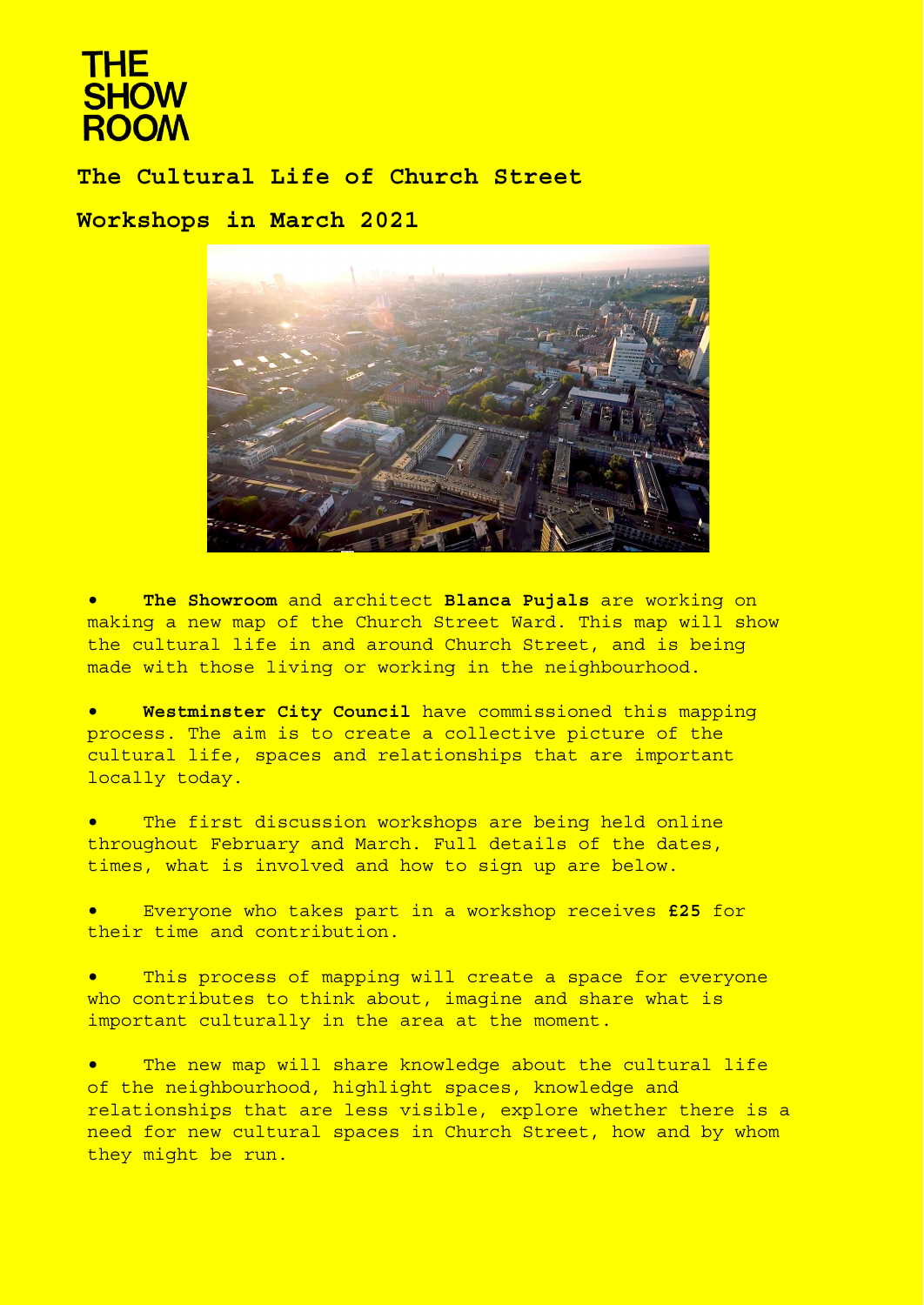# **THE SHOW**<br>ROOM

## **Details:**

- Up to 6 participants per discussion group
- The workshops will be held online, on Zoom
- Each workshop will last 1.5 hours, with a 10 minute break
- Everyone who takes part receives £25 for their time & contribution

For these workshops you need to have access to the internet and be able to use Zoom. If you do not have online access or Zoom, please get in touch and we will support you to contribute in other ways. If you have access requirements there will be time to raise any questions in advance of each workshop.

# **Times and dates:**

#### **Week One:**

- Wednesday 10 March, 4.30–5.30pm

#### **Week Two:**

- Friday 19 March, 11am-12.30pm

### **How to sign up:**

Email **[welcome@theshowroom.org](mailto:welcome@theshowroom.org)** Or call **Lily** on **07746 627 261**

#### **What is required:**

1. You will receive a map of the Church Street area, together with a set of questions to think about and make some notes on before the meeting if you can.

2. Come to the meeting at the time and date you have booked in for, and take part for the full 1.5 hour session.

3. The session will be recorded, and you will need to give permission in advance for your contributions to be documented. You can ask any questions about this before giving your consent.

4. Contributors will receive payment of £25 either by transferred to your bank account on receipt of an invoice to The Showroom, or in cash from The Showroom when we can reopen the building.